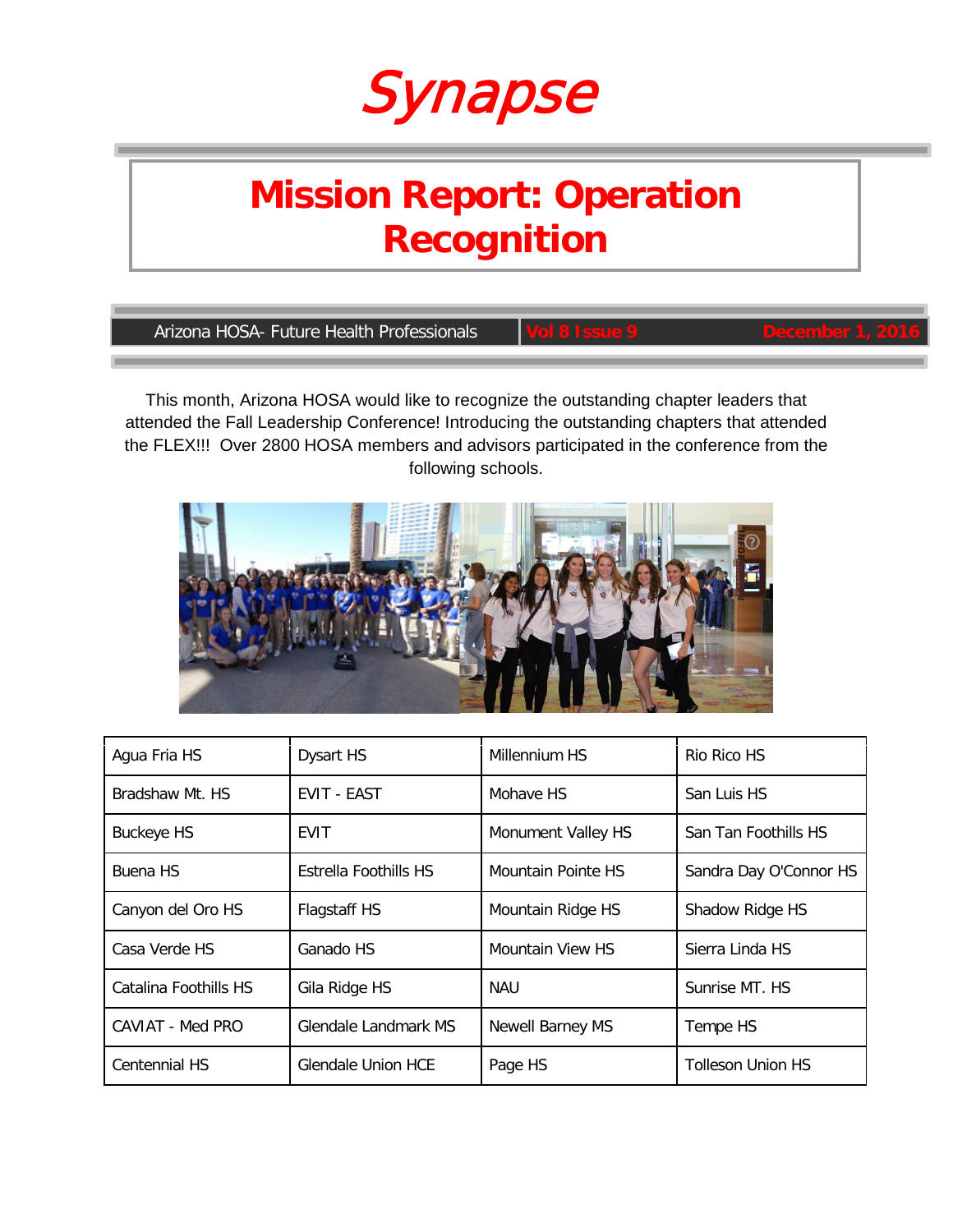

| Chino Valley HS - SM | Kingman HS              | Paradise Valley CREST HS | Valley HS               |
|----------------------|-------------------------|--------------------------|-------------------------|
| Cochise County JTED  | Kofa HS                 | Paradise Valley HS       | Valley Vista HS         |
| Combs HS             | La Joya HS              | Parker HS                | Verrado HS              |
| Coolidge HS          | Lake Havasu HS          | Payson HS                | West-MEC SW             |
| Copper Canyon HS     | Lee Williams HS         | Perry HS                 | West-MEC NE             |
| Deer Valley HS       | Marcos de Niza HS       | Pima County JTED         | Westview HS             |
| Desert Edge HS       | Mesa HS                 | Queen Creek HS           | <b>Willow Canyon HS</b> |
| Desert Vista HS      | Mesa Mountain View HS   | <b>Oueen Creek MS</b>    | Winslow HS              |
| Dobson HS            | Mountain Institute JTED | <b>Red Mountain HS</b>   | Youngker HS             |

Thank you to all the members and chapters that attended FLEX in Phoenix. We are also thankful for all the chapters that brought cans to donate to St. Mary's Food Bank! We appreciate your support! The State Officer team can't wait to see the same enthusiasm at SLC!!!

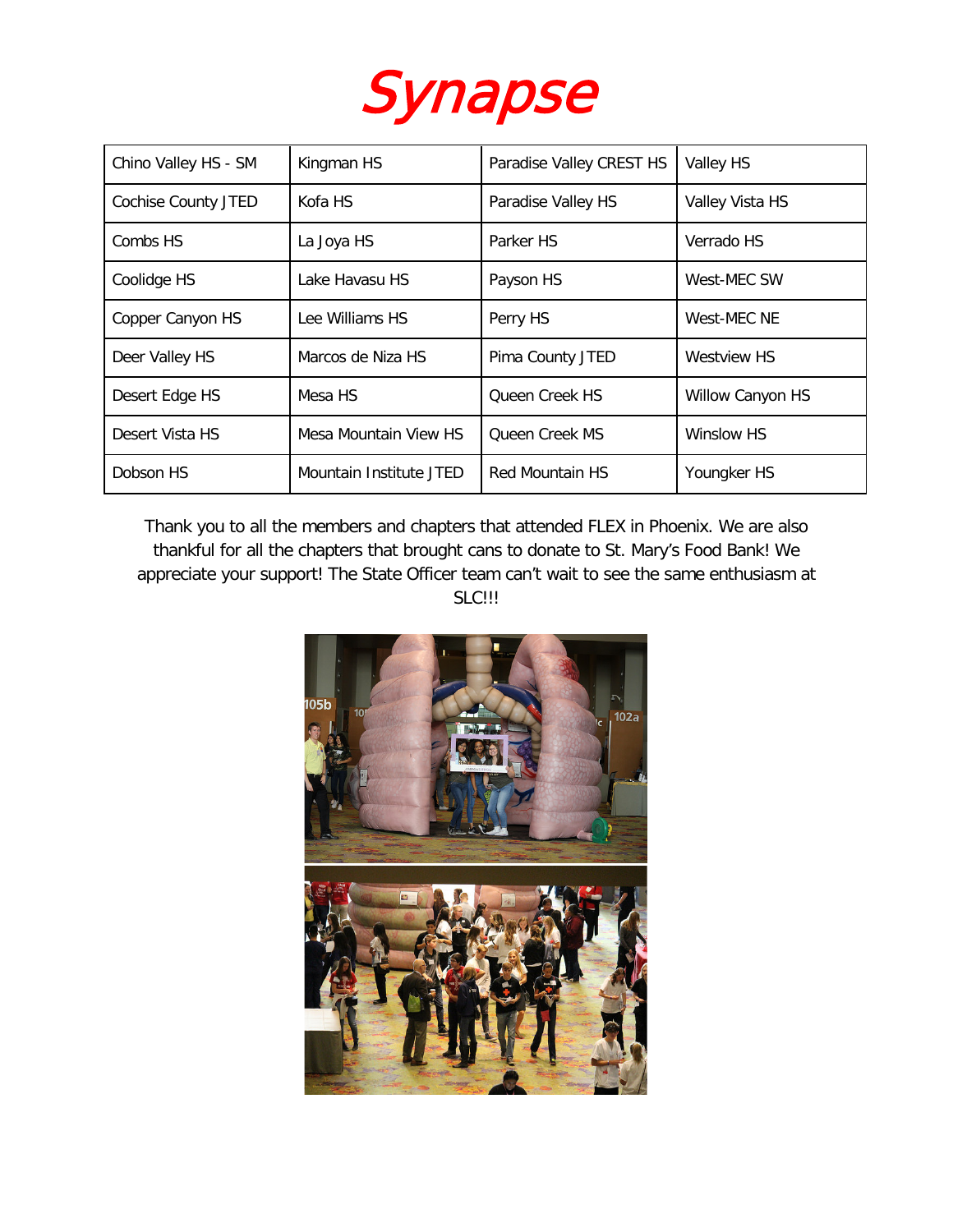

# **Mission Report: Chapter Recognition**



### **Mountain Ridge High School's Project Lead the Way Biomedical Innovation/HOSA**

Mountain Ridge High School's Project Lead the Way Biomedical Innovation/HOSA students took their four years of critical thinking, experimental investigation and problem solving skills outside of the class room in November. The fourth year students, who are also HOSA members served as citizen scientists to collect photographic evidence for the Accessing Drinking Water in Schools Research Project from The University of California Nutrition Policy Institute.

Mountain Ridge is one of thirteen schools nationwide selected by American's Tooth Fairy: National Children's Oral Health Foundation to participate in this study. We are the only school in Arizona selected.

Students received webinar training from the principal researchers to properly document and collect photographic evidence of drinking water at four schools in our area: Mountain Ridge High School, Hillcrest Middle School, Sierra Verde STEM Academy and Terramar School. Researchers hope to use the evidence to shape policy to improve free drinking water access for school age children.



Students in photos: Darien Colley, Inanna Nissan, and Sarah Walls. Advisor Kim Rodgers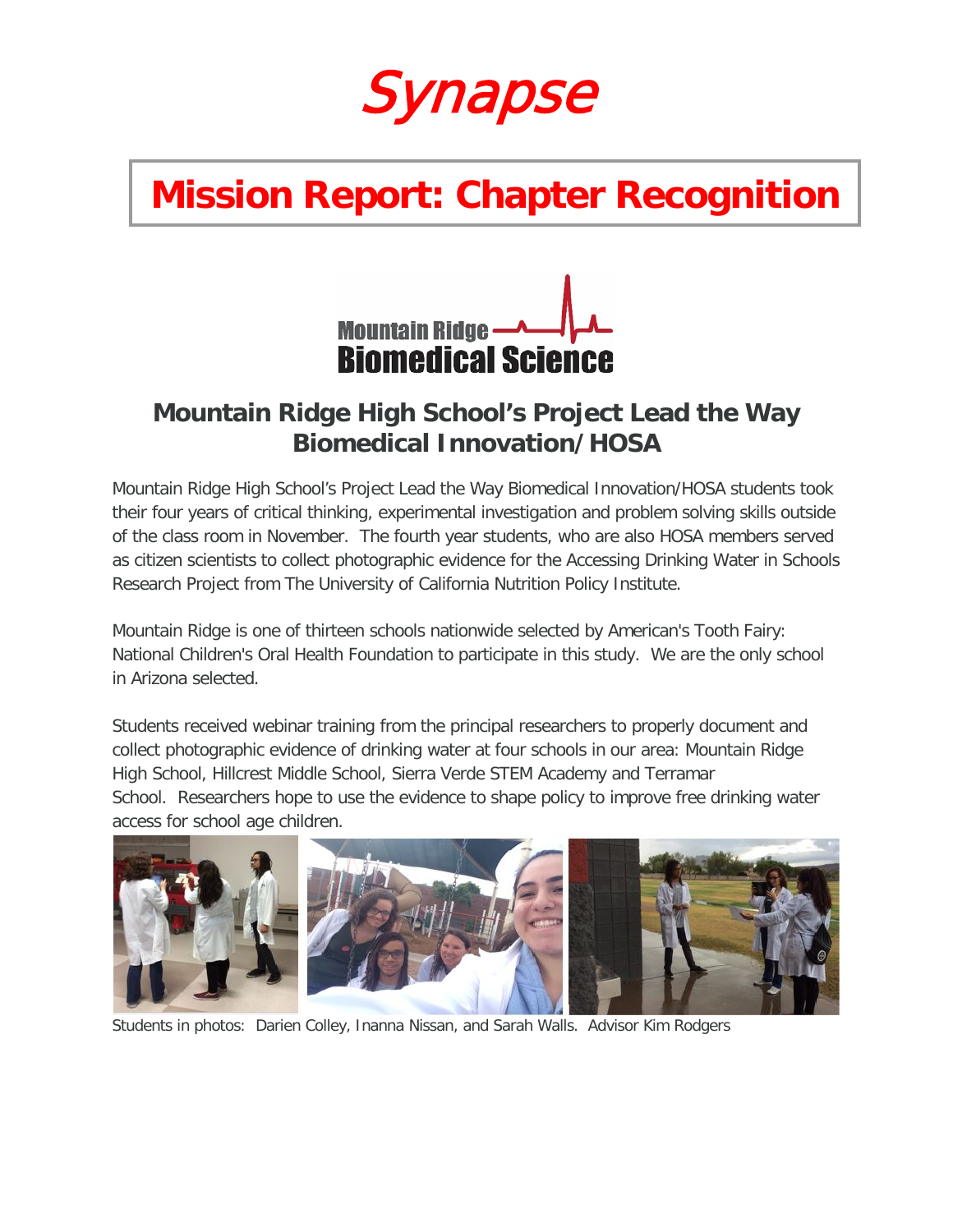

### **Valley High School Celebrates National HOSA Week Friday Custodian Appreciation Day!**



Valley High School HOSA, Sanders, AZ would like to share the event our HOSA chapter did. This week we held our HOSA Week here at Valley High School. The National HOSA Week was last week; we moved our week to this week to accommodate Native America Week (last week).

This morning Shanika A. (HOSA Vice-President), Cheyenne M. (Secretary), Asyalie F. (Treasurer), and myself presented gifts of appreciation to our VHS Custodians: Evelyn and Vicki for their work and keeping our school/classrooms clean. HOSA Week--Friday Custodian Appreciation Day!

Thank you for your support, Mrs. Eutanya Yazzie Valley High School HOSA

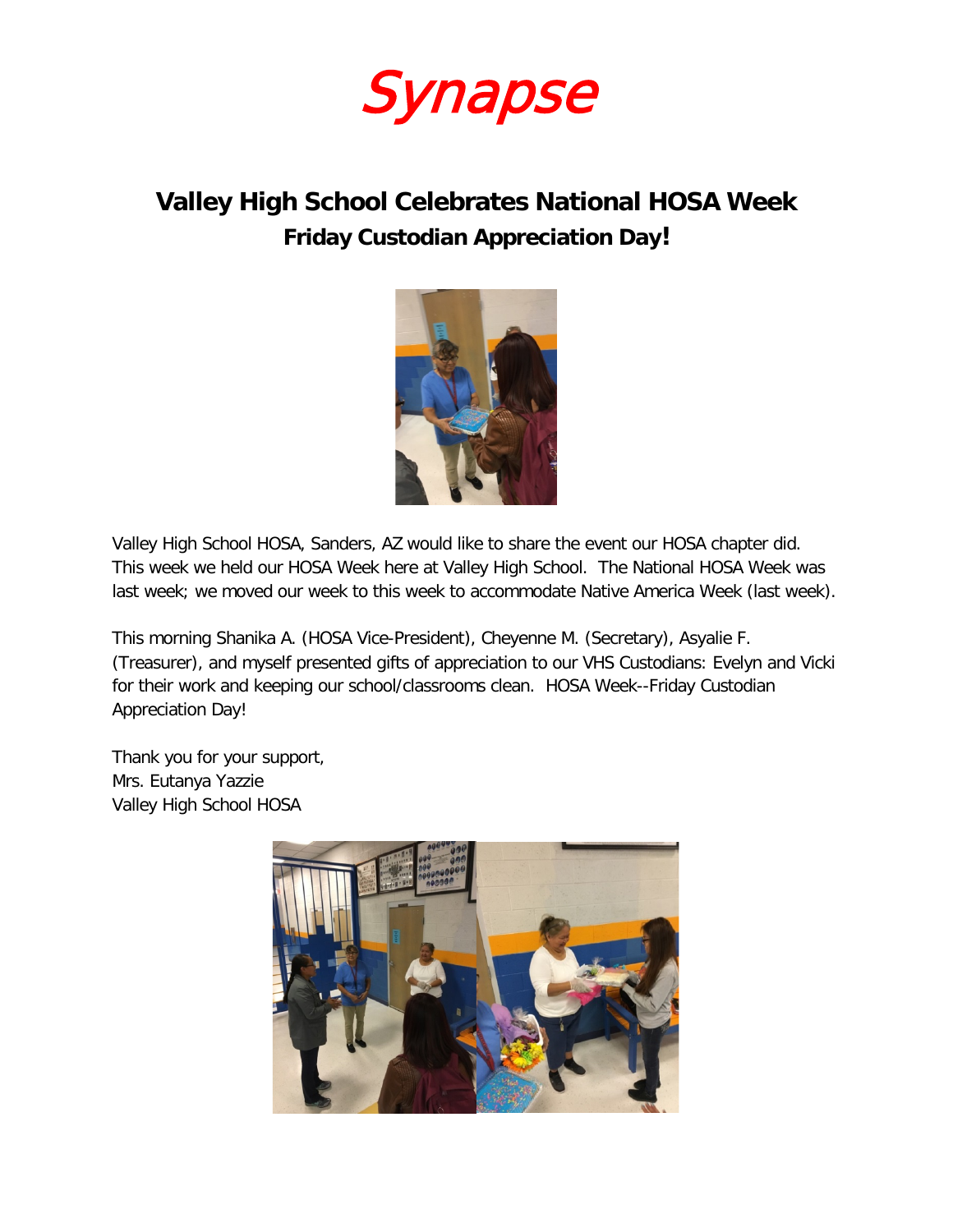

A Donate Life Organization

## **High School Heroes Challenge Winners!**

And now, to announce the winners. Winners were determined based on school size. There is a first, second and third place based on registrations only. Honorable mentions were determined by pledge forms collected. The first place winners in each category will win a pizza party for their HOSA chapter and will be presented a trophy at the 2017 Spring Leadership Conference in April. Second place, third place and honorable mentions will be recognized at the conference.

#### **Large Schools:**

1st place: Dobson High School 2nd place: Sierra Linda High School 3rd place: Copper Canyon High School Honorable mention: Buena High School

#### **Medium Schools:**

1st place: Sunrise Mountain High School 2nd place: Buckeye Union High School 3rd place: Dysart High School Honorable mention: Estrella Foothills High School

### **Small Schools:**

1st place: CAVIT Schools 2nd place: San Luis High School 3rd place: Cochise County JTED - St. David High School Honorable mention: Cochise County JTED - Benson High School

Congratulations!! I will be contacting the first-place schools to arrange their pizza parties.

Thank you for helping to save & heal lives!



Ashley Espinoza Project Coordinator Donor Network of Arizona 602.222.2481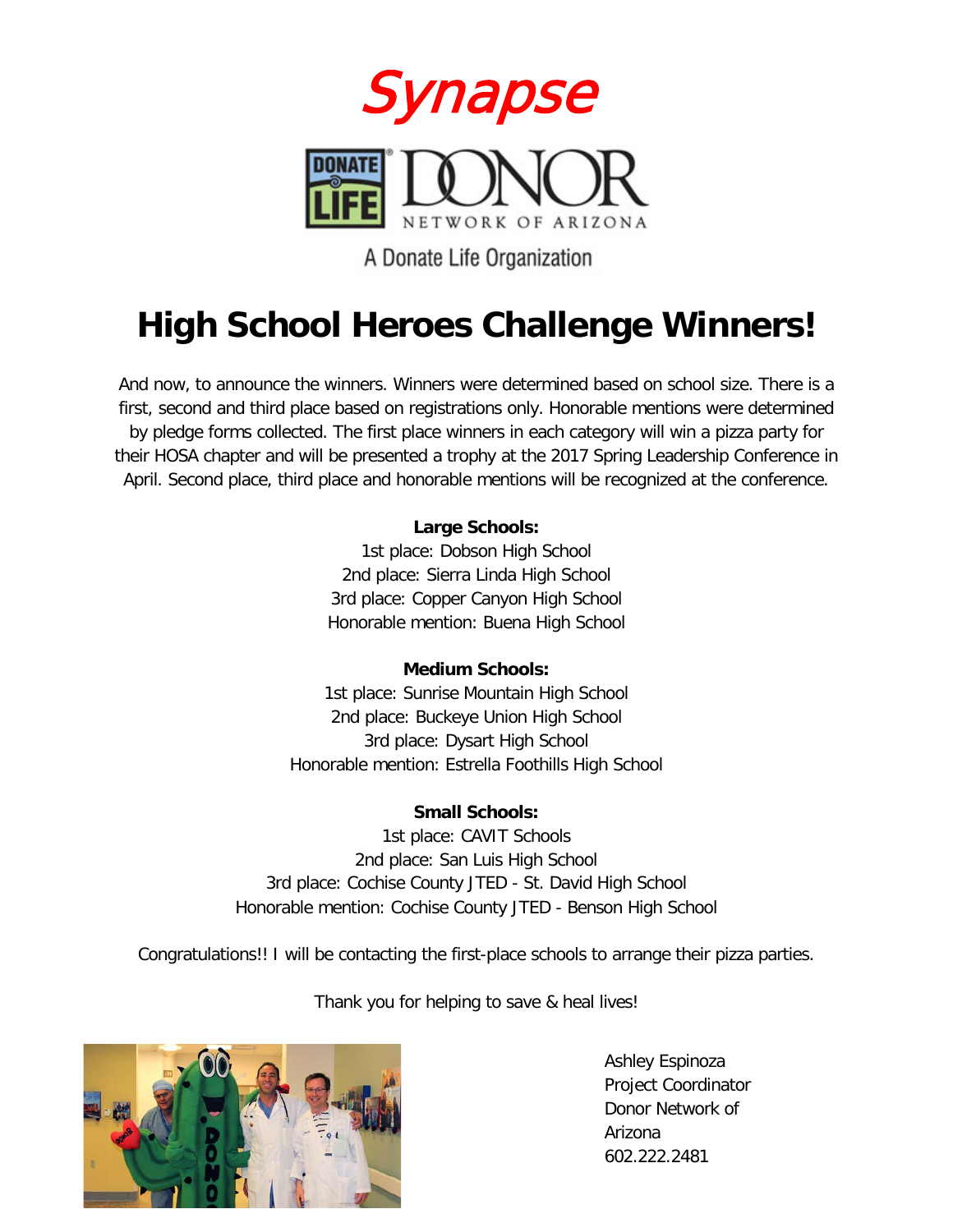Synapse

## **Mission Report: Past State Officer**



This month, Operation Recognition is recognizing one of Arizona HOSA's Past State Officers, Katy Marie Becker. She served as the Secondary Vice President for the Central Region from 2009-2010 and President from 2010-2011. She is a graduate of ASU College of Nursing. Katy-Marie Becker, BSN, RN is the Interim Clinical Education Specialist, Behavioral Health, BTMC, a Clinical Instructor and HOSA Advisor at Glendale Union High School District HCE, and serves as the Secretary, AzHOSA Advisory Board of Directors.

#### **How has HOSA helped you in your current career?**

HOSA and being a state officer is the reason I have my career. When I interviewed for my position, the unit I interviewed with was hesitant to hire a new graduate RN. However, they saw the leadership and teamwork experience I had gained with HOSA as a state officer and decided to take a chance on me. The leadership and teamwork skills that HOSA cultivated in me, has allowed me to perform in several different roles as a nurse, especially considering I have been a nurse for only 3 years. Being involved in HOSA has also allowed me to explore my other passion: teaching. When I reconnected with my high-school advisor at a HOSA event and found out they needed a clinical instructor and advisor at my old program, I jumped at the opportunity. I never would have even had that opportunity if I had not continued to be involved with HOSA.

### **How much would you attribute your success to HOSA?**

I would attribute a great deal of my success to HOSA. I feel that I already had leadership, teamwork, and public speaking skills. However, they were raw and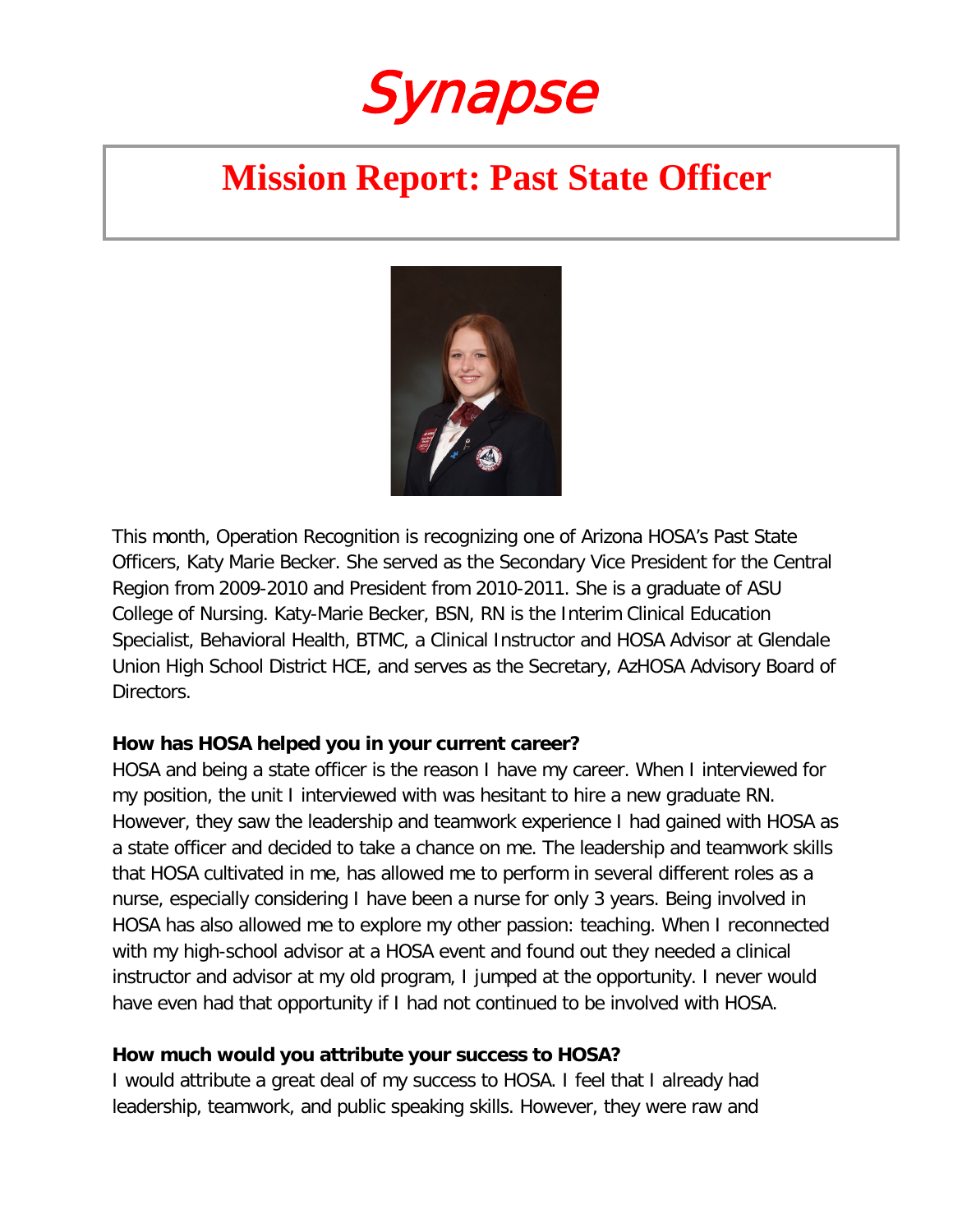

unpolished. HOSA really built upon those skills. HOSA also gave me opportunity to network, travel, and build references.

### **Given the opportunity would you be a state officer again?**

Of course! The experiences I have had and the people who are now in my life because of HOSA have changed me for the better and to undergo that experience again would be awesome!

### **How has HOSA changed your life?**

In so many ways! It has given me opportunities I never even imagined. It has led to me getting jobs, networking, and building upon my leadership skills. HOSA helped me a lot but the people who make up the organization have had the greatest impact. The advisors who mentored me, the fellow members who motivated me, my fellow state officers who pushed me and inspired me, and most recently my students who inspire me, make me proud, and reassure me for the future of health care. It is the compassionate, intelligent, motivated, and talented people who make up HOSA that have had the greatest impact. HOSA changed me, and I couldn't be more thankful!

### **Do you stay in touch with your fellow Past State Officers (PSO)?**

Yes, I do. I stay in touch with my past advisors, HOSA members, and PSOs- often through social media. I still see many of them at HOSA events and have developed lasting friendships with them. I love to see all the successes they have and adventures they go on!

### **How did being a State Officer change your life?**

So much of the beginning of my HOSA journey is tied into being a state officer. The traveling I was able to do, the people I met, networking I did, and the experiences I gained. I really don't think I would be where I am today if I was not a state officer for two years. A lot of that has to do with the experiences but more of it has to do with my wonderful advisors and the impact they had on me.

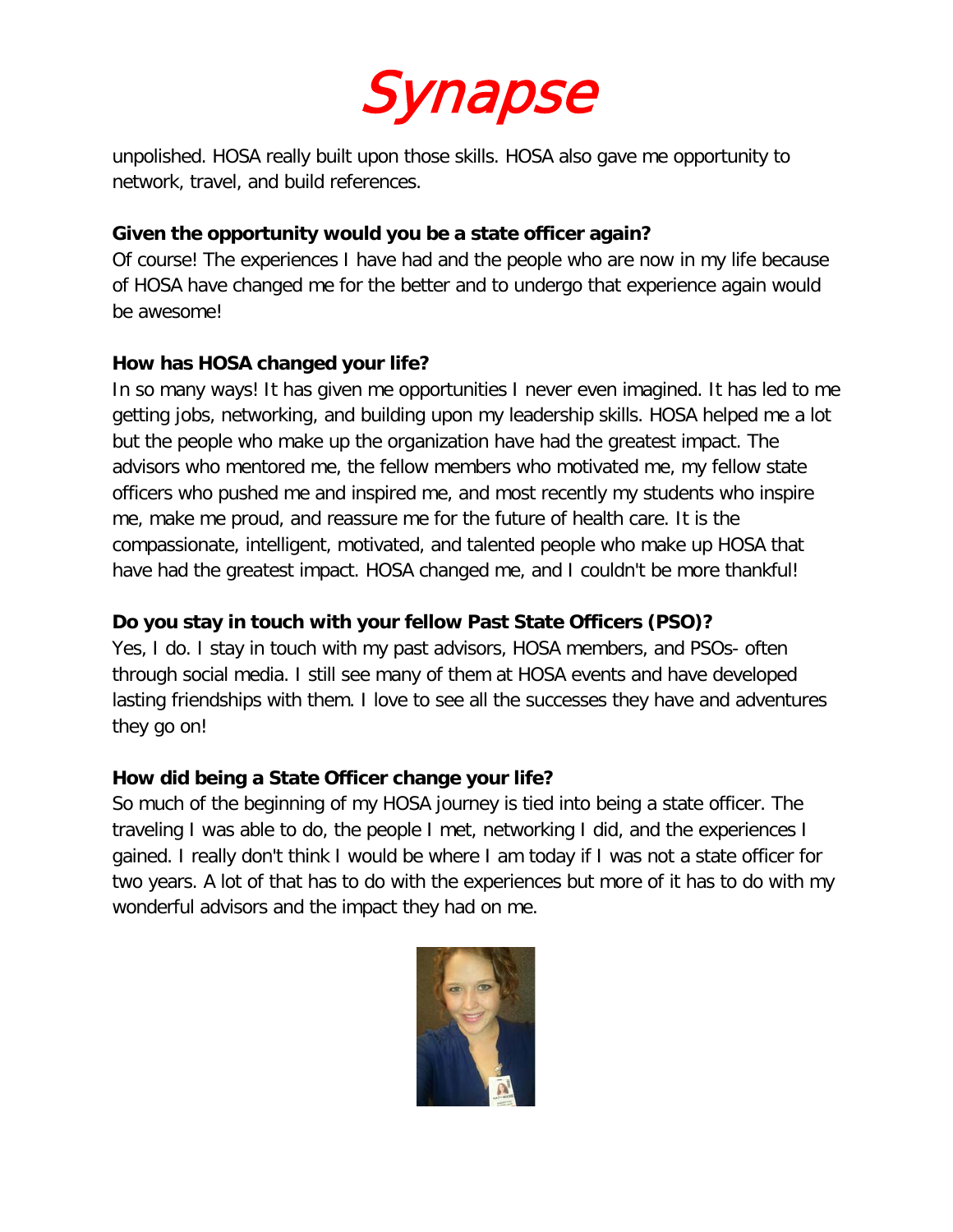

### **Mission Report: Parli Pro Tips**

By Gregory Carnesi, AzHOSA Parliamentarian

Hello Arizona HOSA members! I'm your Parliamentarian Gregory Carnesi, and this is yet another edition of Parli Pro Tips! Previously we've discussed secondary motions and their applications. Today, we'll be covering committees and referring motions to them. So without further ado, I call this edition to order!

Committees are specialized groups within your assembly that have a certain purpose. For example, the motion on the table is for chapter to host a car wash, and in debate you quickly find that there are too many details to reasonably discuss in your meeting. When and where will it be? Who will be there? Who's going to bring items like hoses and sponges? Is it a fundraiser or a charity event? Your chapter can spend hours debating these details, or you can be more efficient by moving to commit (or refer) the motion to a committee. Committees meet by themselves to discuss all of these details, and then bring their recommendations back to the assembly for approval. There are two types of committees, being standing committees, and special committees.

Standing committees are made with a lasting function in mind. Examples of standing committees would be fundraising or community service committees, as these committees can organize any fundraising or community service event your chapter decides to host. Members of a standing committee typically serve as long as officers, and are typically selected based on your chapter's bylaws. This means that methods of selection may vary depending on your chapter. Normally, they are appointed by the president at the start of their term, or voted on at the same meeting as your officer election. To refer a motion to a standing committee, a member should gain recognition from the chair during debate and say something along the lines of, "I move that the motion be referred to the community service committee, and that the committee be instructed to report at the next meeting."

Committing a motion to a special committee is a similar process, and only differs in the type of committee that the motion is being referred to. Special committees have a specific purpose, and are disbanded once that purpose is fulfilled. A special committee is created by the motion to refer a motion to a committee, compared to a standing committee which already exists when a motion is referred to it. Members of a special committee are chosen either by the presiding officer, or by including the names of the